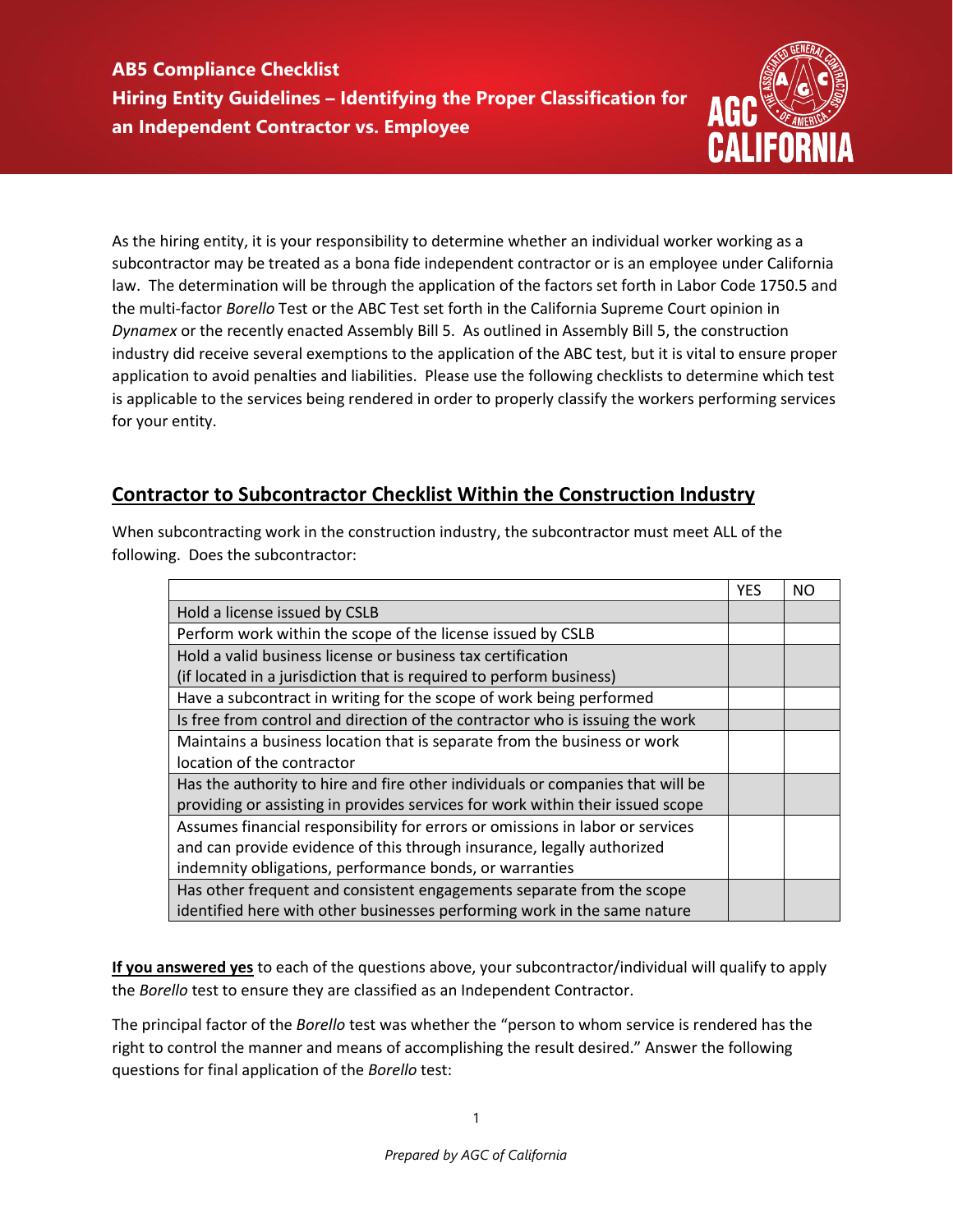

The test also included nine additional factors:

(1) right to discharge at will, without cause; (2) whether the one performing the services is engaged in a distinct occupation or business; (3) the kind of occupation, with reference to whether, in the locality, the work is usually done under the direction of the principal or by a specialist without supervision; (4) the skill required in the particular occupation; (5) whether the principal or the worker supplies the instrumentalities, tools, and the place of work for the person doing the work; (6) the length of time for which the services are to be performed; (7) the method of payment, whether by the time or by the job; (8) whether or not the work is part of the regular business of the principal; and (9) whether or not the parties believe they are creating a relationship of employer-employee.

**If ANY one of the questions above received a "no"** then the employment status of the subcontractor will be determined under the ABC test.

|   |                                                                                                                                                                             | <b>YES</b> | NC. |
|---|-----------------------------------------------------------------------------------------------------------------------------------------------------------------------------|------------|-----|
| A | Is the worker free from the control and direction of the hiring entity in the<br>performance of the work, both when referring to the contract and the actual<br>work as is? |            |     |
| B | Does the worker perform work that is outside the usual course of business of the<br>hiring entity?                                                                          |            |     |
|   | Is the worker customarily engaged in an independently established trade,<br>occupation, or business of the same nature as the work performed for the hiring<br>entity?      |            |     |

Answer the following questions for final application of the ABC test:

**If ANY one of the questions above received a "no"** than the subcontractor/individual *CANNOT* be classified as an Independent Contractor and will fall under the classification of an Employee of your entity.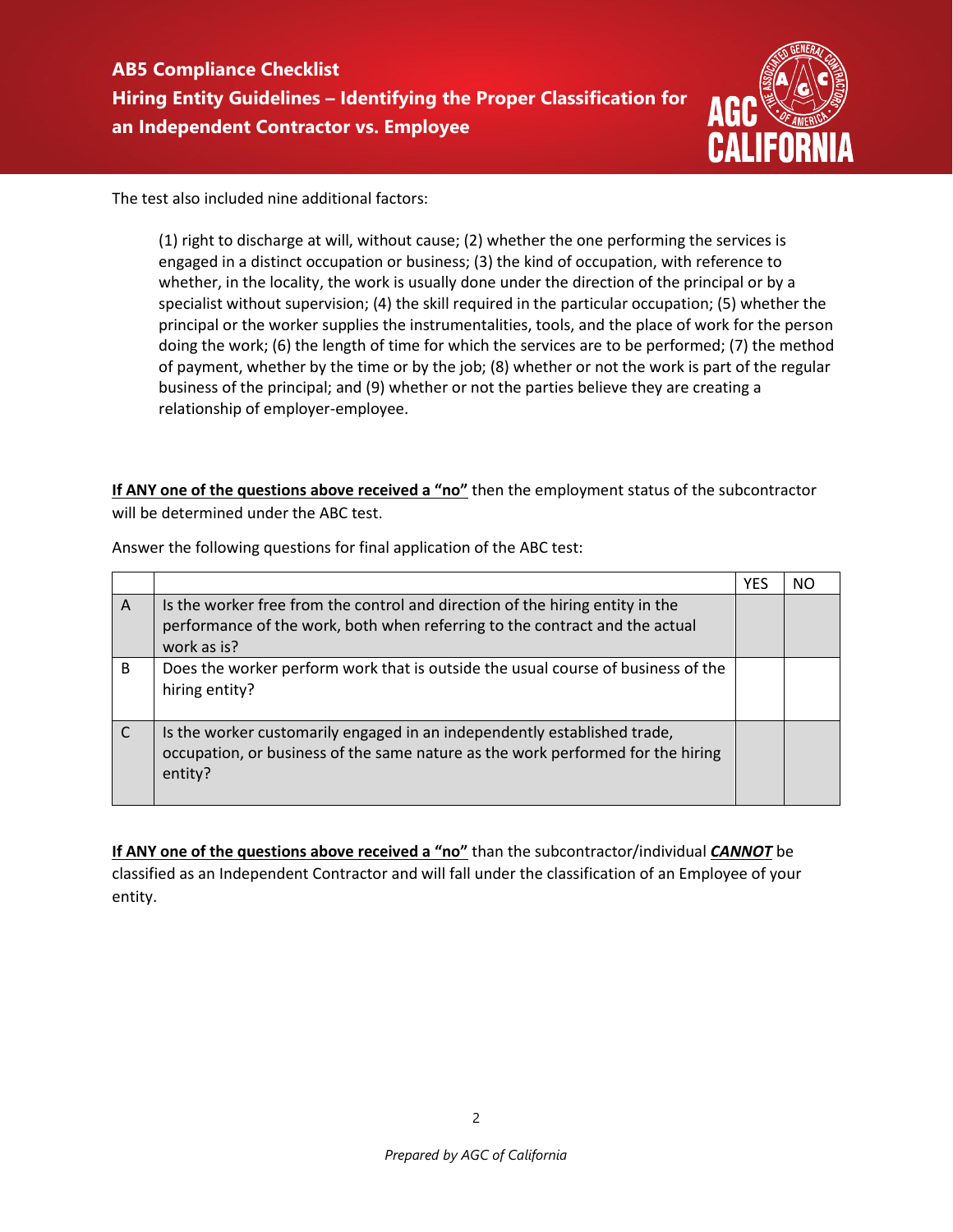

## **Contractor to Service Provider Checklist Within the Construction Industry**

When contracting work to a service provider that DOES NOT require an active license with the CSLB for the scope of work being performed, (e.g. testing or inspection services) and is not a construction trucking entity, the subcontractor must meet ALL of the following. Does the person(s)/company:

|                                                                                  | <b>YES</b> | NO. |
|----------------------------------------------------------------------------------|------------|-----|
| Operate as an entity formed as a sole proprietorship, partnership, limited       |            |     |
| liability company, limited liability partnership, or corporation with the intent |            |     |
| to contract to provide services to another such business                         |            |     |
| Operate free from the control and direction of the contracting business entity   |            |     |
| in connection with the performance of the work, both under the contract for      |            |     |
| the performance of the work and in fact                                          |            |     |
| Provide services directly to the contracting business rather than to customers   |            |     |
| of the contracting business                                                      |            |     |
| Have a written contract with the with the contracting entity                     |            |     |
| Have the appropriate business license or business tax registration in the        |            |     |
| jurisdiction in which the work is performed                                      |            |     |
| Maintain a business location that is separate from the business or work          |            |     |
| location of the contracting business                                             |            |     |
| Have an independently established business of the same nature as that            |            |     |
| involved in the work performed                                                   |            |     |
|                                                                                  |            |     |
| Provide its own tools, vehicles, and equipment to perform the services           |            |     |
| Negotiate its own rates                                                          |            |     |
| Have the freedom to set its own hours and location of work consistent with       |            |     |
| the nature of the work                                                           |            |     |

**If you answered yes** to each of the questions above, your subcontractor/individual will qualify to apply the *Borello* test to ensure they are classified as an Independent Contractor.

The principal factor of the *Borello* test was whether the "person to whom service is rendered has the right to control the manner and means of accomplishing the result desired." Answer the following questions for final application of the *Borello* test:

The test also included nine additional factors:

(1) right to discharge at will, without cause; (2) whether the one performing the services is engaged in a distinct occupation or business; (3) the kind of occupation, with reference to whether, in the locality, the work is usually done under the direction of the principal or by a specialist without supervision; (4) the skill required in the particular occupation; (5) whether the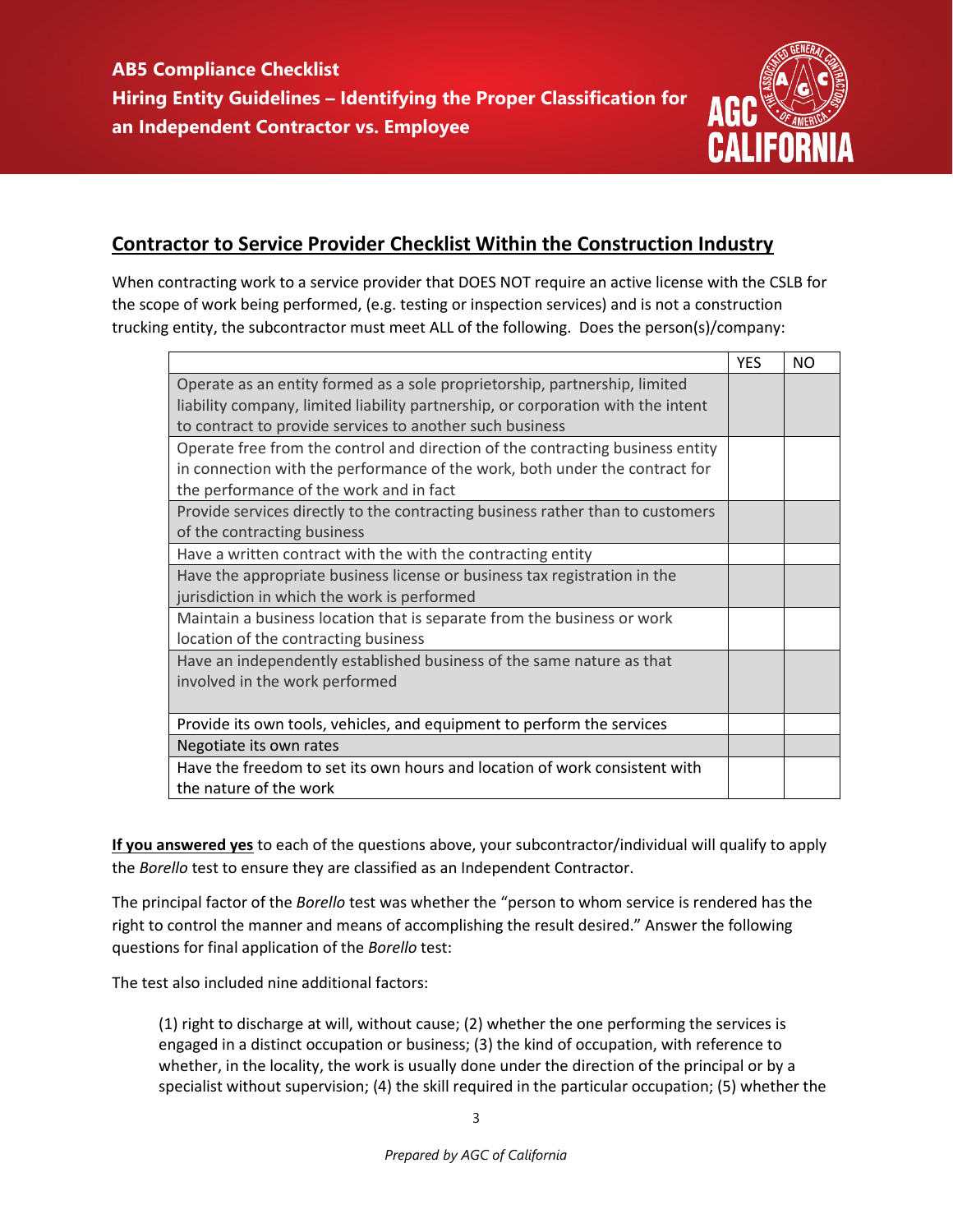**AB5 Compliance Checklist Hiring Entity Guidelines – Identifying the Proper Classification for an Independent Contractor vs. Employee** 



principal or the worker supplies the instrumentalities, tools, and the place of work for the person doing the work; (6) the length of time for which the services are to be performed; (7) the method of payment, whether by the time or by the job; (8) whether or not the work is part of the regular business of the principal; and (9) whether or not the parties believe they are creating a relationship of employer-employee.

**If ANY one of the questions above received a "no"** then the employment status of the subcontractor will be determined under the ABC test.

Answer the following questions for final application of the ABC test:

|   |                                                                                                                                                                             | <b>YES</b> | NO |
|---|-----------------------------------------------------------------------------------------------------------------------------------------------------------------------------|------------|----|
| A | Is the worker free from the control and direction of the hiring entity in the<br>performance of the work, both when referring to the contract and the actual<br>work as is? |            |    |
| B | Does the worker perform work that is outside the usual course of business of the<br>hiring entity?                                                                          |            |    |
|   | Is the worker customarily engaged in an independently established trade,<br>occupation, or business of the same nature as the work performed for the hiring<br>entity?      |            |    |

**If ANY one of the questions above received a "no"** than the subcontractor/individual **CANNOT** be classified as an Independent Contractor and will fall under the classification of an Employee of your entity.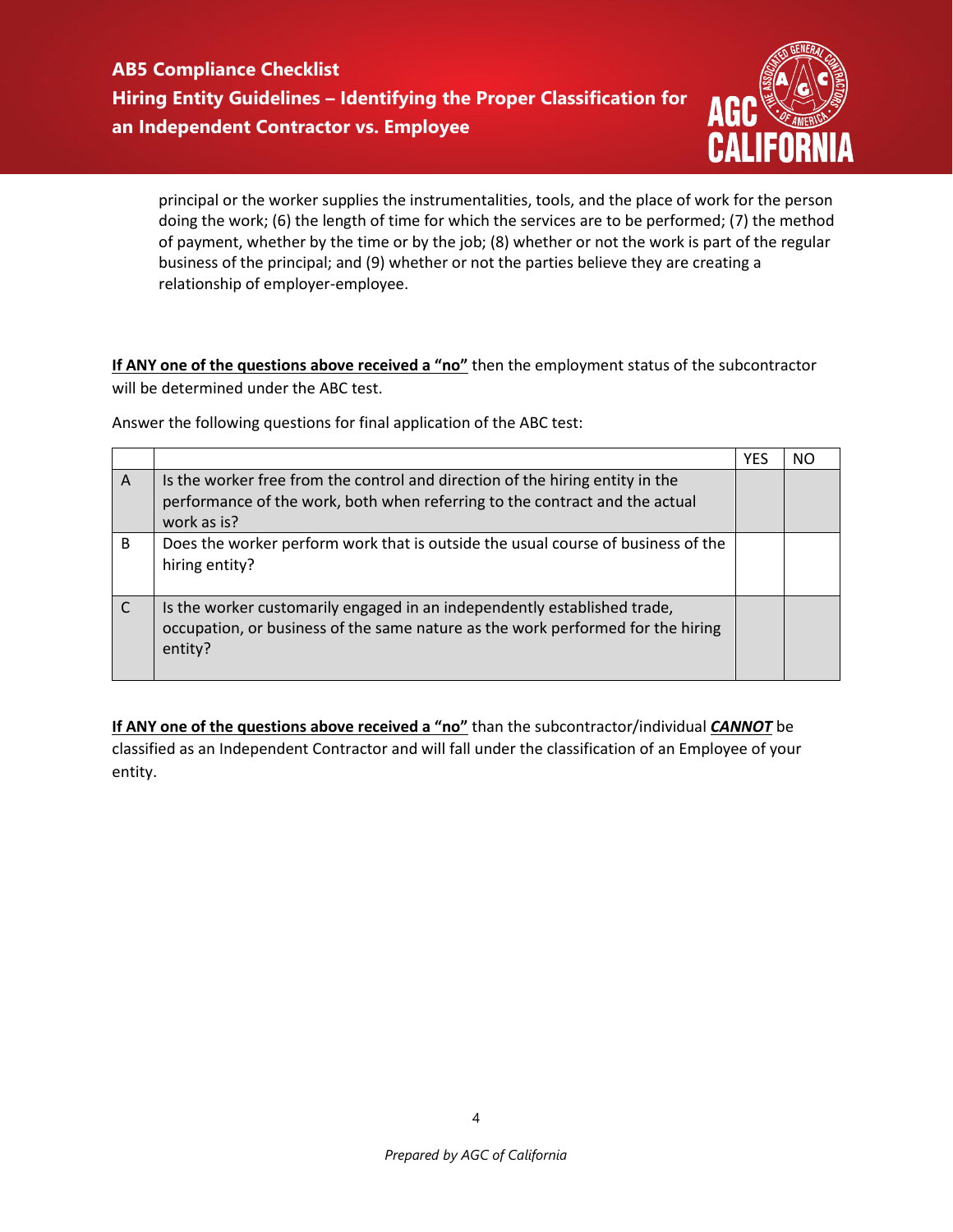

## **Construction Trucking Checklist Within the Industry**

The following information will ONLY apply until January 1, 2025. When a subcontractor or trucking services provider is providing "construction trucking services" for which a contractor's license is not required, ALL of the following must be met. Does the subcontractor or trucking services provider:

|                                                                                | <b>YES</b> | NΟ |
|--------------------------------------------------------------------------------|------------|----|
| Have the business entity formed as a sole proprietorship, partnership, limited |            |    |
| liability company, limited liability partnership, or corporation               |            |    |
| Registered with the DIR (Department of industrial Relations) as a public works |            |    |
| contractor (this applies after 1/1/2020 for both public and private work)      |            |    |
| Has a licensed driver who is licensed to operate a truck in excess of 26,000   |            |    |
| pounds                                                                         |            |    |
| Has a subcontract for the scope of work being performed and negotiates         |            |    |
| directly with the licensed contractor                                          |            |    |
| Is compensated directly by the licensed contractor                             |            |    |
| Utilizes its own employees to perform the construction trucking services       |            |    |
| Exemption- unless the subcontractor is a sole proprietor who operates their    |            |    |
| own truck to perform the entire subcontract and holds a valid motor carrier    |            |    |
| permit issued by the DMV                                                       |            |    |
| Is the employer for all drivers of the trucks being utilized/contracted by the |            |    |
| licensed contractor for construction trucking services if more than one truck  |            |    |
| is being used                                                                  |            |    |

**If you answered yes** to each of the questions above, your subcontractor/individual will qualify to apply the *Borello* test to ensure they are classified as an Independent Contractor.

The principal factor of the *Borello* test was whether the "person to whom service is rendered has the right to control the manner and means of accomplishing the result desired." Answer the following questions for final application of the *Borello* test:

The test also included nine additional factors:

(1) right to discharge at will, without cause; (2) whether the one performing the services is engaged in a distinct occupation or business; (3) the kind of occupation, with reference to whether, in the locality, the work is usually done under the direction of the principal or by a specialist without supervision; (4) the skill required in the particular occupation; (5) whether the principal or the worker supplies the instrumentalities, tools, and the place of work for the person doing the work; (6) the length of time for which the services are to be performed; (7) the method of payment, whether by the time or by the job; (8) whether or not the work is part of the regular